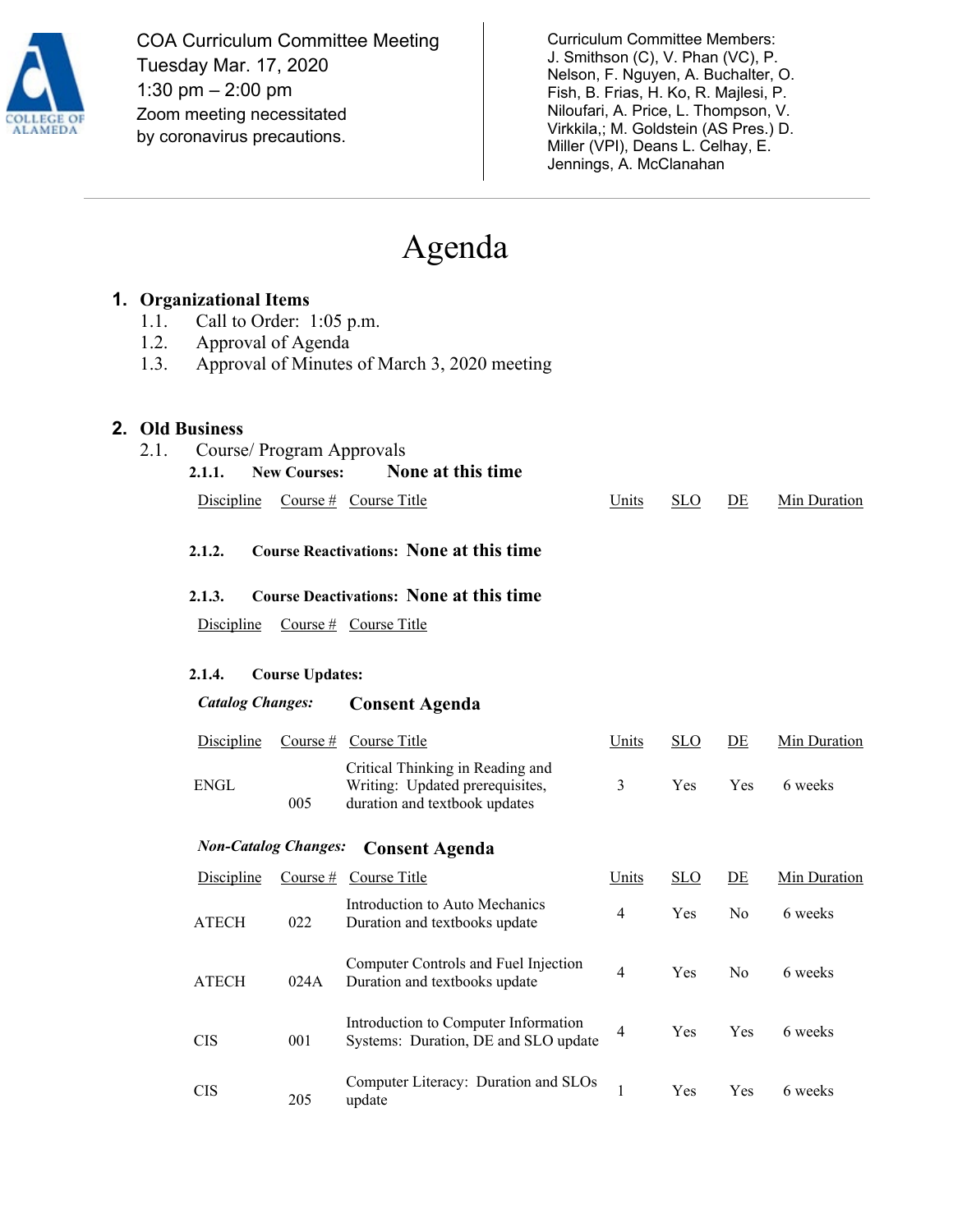| <b>ENGL</b> | 201B | Preparation for Comprehension and<br>Reading: Duration and textbooks update | $\overline{4}$ | Yes | No             | 6 weeks |
|-------------|------|-----------------------------------------------------------------------------|----------------|-----|----------------|---------|
| <b>ESOL</b> | 263B | Listening and Speaking 3: Duration and<br>textbooks update, added DE        | $\overline{4}$ | Yes | Yes            | 6 weeks |
| <b>ESOL</b> | 273A | Grammar 3: Duration and textbooks<br>update, added DE                       | $\overline{4}$ | Yes | Yes            | 6 weeks |
| <b>ESOL</b> | 273B | Grammar 3: Duration and textbooks<br>update, added DE                       | $\overline{4}$ | Yes | Yes            | 6 weeks |
| <b>ESOL</b> | 274A | Grammar 4: Duration and textbooks<br>update, added DE                       | $\overline{4}$ | Yes | Yes            | 6 weeks |
| <b>ESOL</b> | 274B | Grammar 4: Duration and textbooks<br>update, added DE                       | $\overline{4}$ | Yes | Yes            | 6 weeks |
| <b>ESOL</b> | 292  | Vocabulary 2: Duration and textbooks<br>update, added DE                    | 3              | Yes | Yes            | 6 weeks |
| <b>ESOL</b> | 293  | Vocabulary 3: Duration and textbooks<br>update, added DE                    | $\overline{3}$ | Yes | Yes            | 6 weeks |
| <b>KIN</b>  | 058A | Fitness and Strength Training I:<br>Duration update, mapped SLOs to ILOs    | $.5\,$         | Yes | No             | 6 weeks |
| <b>KIN</b>  | 058B | Fitness and Strength Training II:<br>Duration update, mapped SLOs to ILOs   | .5             | Yes | No             | 6 weeks |
| <b>KIN</b>  | 058C | Fitness and Strength Training III:<br>Duration update, mapped SLOs to ILOs  | .5             | Yes | No             | 6 weeks |
| <b>KIN</b>  | 058D | Fitness and Strength Training IV:<br>Duration update, mapped SLOs to ILOs   | $.5\,$         | Yes | No             | 6 weeks |
| <b>KIN</b>  | 060C | Circuit Training III: Duration update,<br>mapped SLOs to ILOs               | 1              | Yes | N <sub>o</sub> | 6 weeks |
| <b>KIN</b>  | 060D | Circuit Training IV: Duration update,<br>mapped SLOs to ILOs                | $\mathbf{1}$   | Yes | No             | 6 weeks |
| <b>MATH</b> | 001  | Pre-calculus: Duration and textbooks<br>update, DE update                   | $\overline{4}$ | Yes | Yes            | 6 weeks |
| MATH        | 003A | Calculus I: Duration and textbooks<br>update, DE update                     | 5              | Yes | Yes            | 6 weeks |
| MATH        | 003B | Calculus II: Duration and textbooks<br>update, DE update                    | 5              | Yes | Yes            | 6 weeks |
| MATH        | 003C | Calculus III: Duration and textbooks<br>update, DE update                   | 5              | Yes | Yes            | 6 weeks |